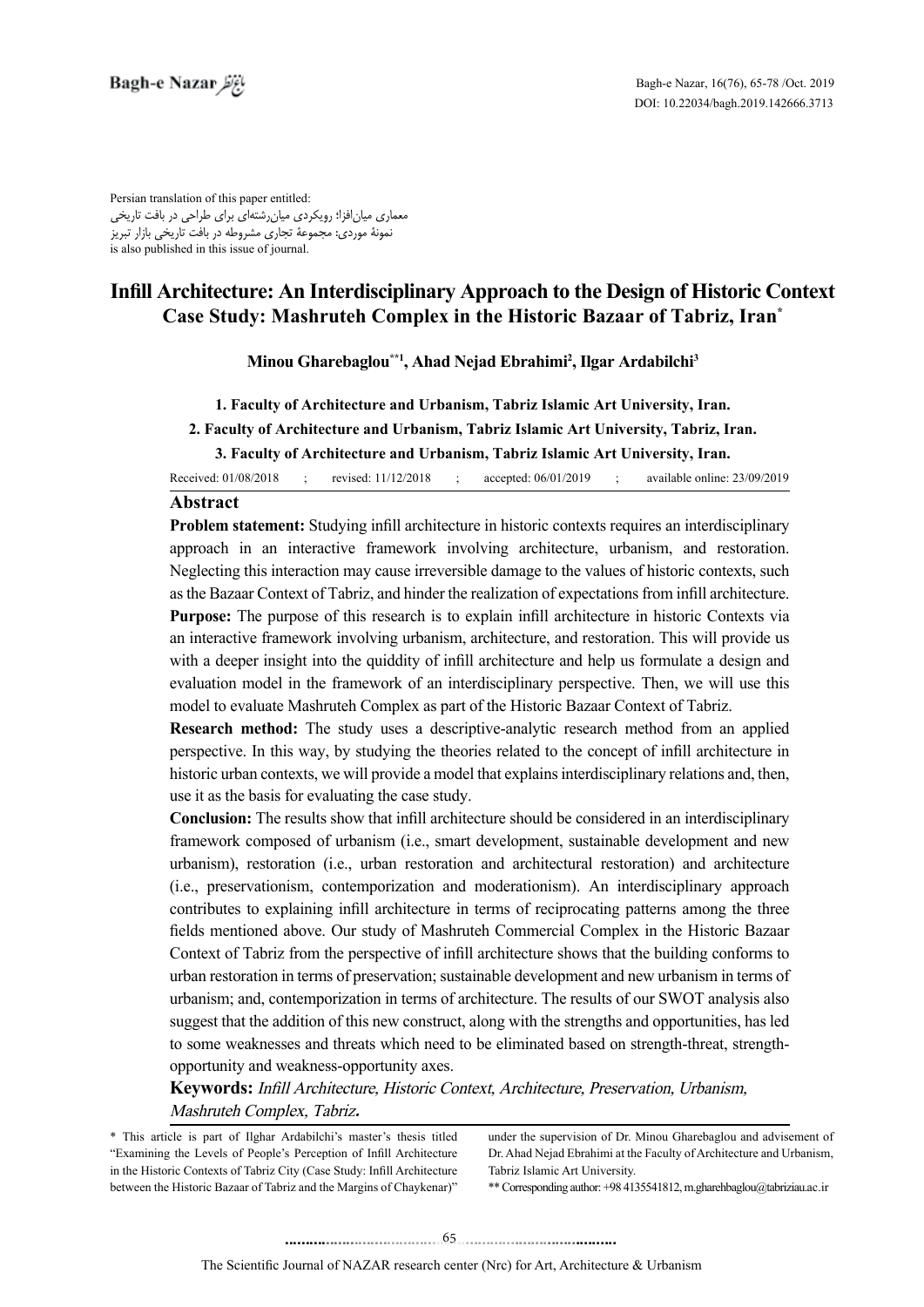## **Introduction**

Adding contemporary structures to a historic environment is not a new phenomenon but it was proposed for the first time in the  $20<sup>th</sup>$  century as a method for efficient urban development with an emphasis on the maximum use of facilities available within urban contexts. Such a design requires greater sensitivity and the necessary specializations for it require defining the concept of infill architecture in an interdisciplinary framework. The interdisciplinary nature of this issue has an important impact on design approaches and guidelines. Insofar as each field studies this concept in terms of its own principles and also because this form of infill architecture occurs in historic and valuable environments, the damage caused by adopting a one-dimensional approach, instead of considering all the three approaches, affects both the physical and non-physical aspects of a historic context. Accordingly, the main concern of this research is to explain the approaches of urbanism, architecture and restoration toward infill architecture in historic contexts. Besides, the aim of the research is to develop a model based on proposed solutions in the fields of urbanism, architecture and restoration to serve as a benchmark for the evaluation of infill architecture in Mashruteh Commercial Complex in the Historic Bazaar Context of Tabriz, because this complex is of great importance for being located in a valuable context at both national and global levels. It should also be noted that this model, for its consistency with the goals of each field, improves the quality of infill projects and can be used in evaluations to show the positive and negative outcomes of each project and the path for its improvement. Additionally, this model can be used in planning and design processes.

## **Methods and procedures**

The present study uses a descriptive-analytic research method from an applied perspective. This method helps the researcher better understand the conditions in order to make correct decisions (Sarmad, Bazargan & Hejazi, 2015, 81-82), depict the issue at stake and explain the reasons for the

problem. Therefore, through a review of the existing literature and the thematic background, we aim to collect and aggregate the theories related to the issue under study to formulate an interdisciplinary model of infill architecture in historic contexts. In addition to describing interdisciplinary relations, this model is the basis for describing and analyzing design and evaluation processes in infill architecture. In this study, we selected Mashruteh Complex in the Historic Bazaar Context of Tabriz as the case for infill architecture. Based on the proposed model and the SWOT analysis, the data obtained from our qualitative analysis of this complex can help extract the current conditions and provide a basis for developing strategies to improve the quality of Mashruteh Complex.

# **Infill Architecture in Historic Context**

Infill architecture should be considered as a product of endogenous urban development because it provides a solution to the problems caused by excessive and scattered urban development. Urban infill development was proposed for the first time in 1976 at the Second UN Conference on Human Settlements (Habitat II) and it was officially defined in 1979 by the American Real Estate Society (Pourmousavi, Naser Mostofi & Shokouhi Bidhandi,  $2014$ , 11). It operates by rededicating vacant urban lands or lands remaining after the demolition of old buildings to prevent urban development from extending to suburban spaces and agricultural lands  $(CABE, 2005, 258-259)$ . This definition was enriched enough by the late 20th century. However, its scope did not exceed the emphasis on increased density and the revitalization of urban areas (Farris, 2001; Haughey  $2001$ ; Robinson & Cole, 2002). In terms of infill development, historic urban contexts are introduced as potential spaces for reuse or rededication. Historic contexts require greater sensitivity due to the significance usually associated with their physical and non-physical aspects and, thus, are a matter of special concern in the field of preservation/restoration. Nevertheless, what is important in this field is the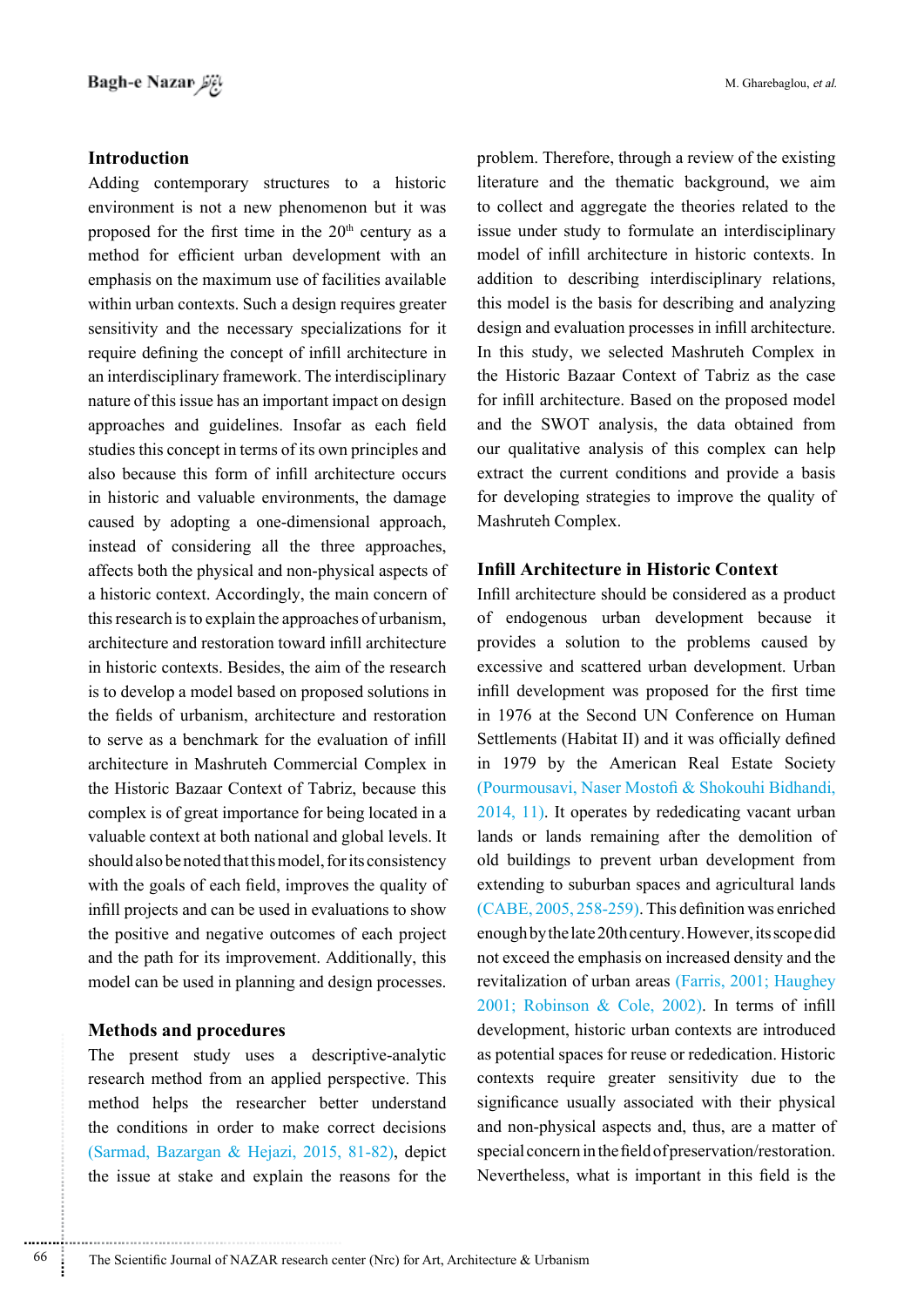introduction of a new construct, shaped according to the architectural terminology of the 21st century (Worthington,  $1998$ ,  $179$ ) and in consistency with the new paradigm of activity and emerging technologies, to provide opportunities for urban existing areas (Torkzaban & Mohammad Moradi, development by future generations in already- $2011, 59$ . Therefore, in terms of style, form, mass, structure, method of construction, usage, spatial relations, materials, details, scale and proportions (Warren, Worthington  $& Taylor, 1998,$ 10-16; Torkzaban & Mohammad Moradi, 2011; Shahteimori & Mazaherian, 2013), new constructs must be in harmony with contemporary architecture and provide maximal correlation and coherence with adjacent areas with minimal visual damage (Worthington, 1998, 179). Most studies on this topic have provided solutions that the architect should consider in the design of infill buildings in line with preservation-related and, sometimes, architectural objectives. The present study aims to move beyond the limited scope of previous studies by adopting an interdisciplinary approach to infill architecture. Relying on a holistic perspective, this will ultimately lead us to a proper explanation for the design and evaluation model of infill architecture

# **Different Approaches to Infill architecture in Historic Context**

Since the addition of new structures to historic contexts affects the physical and non-physical aspects of the context, the use of multiple fields of study, including urbanism, Preservation and architecture, to ensure the final quality of the design from different perspectives appears to be a necessity. In other words, a historic context is basically an urban area and, thus, urbanism should be adopted as the primary approach to new constructs. New constructs should be considered as forms of urban development that are rooted in urbanism. Furthermore, historic contexts and constructs should be examined in the field of preservation. And finally, the designing of new constructs is the specialty of the architect.

## **Urbanism as a Field of Study**

The physical, environmental, cultural, social, economic and psychological issues in architecture and urbanism arising from the chaos of the industrial revolution (the  $18<sup>th</sup>$  century) and modernism (the late  $19<sup>th</sup>$  and early  $20<sup>th</sup>$  centuries) required new solutions that could help eliminate these problems. Infill development was proposed as such a new solution (Pourmousavi, et al.,  $2014$ ,  $\left( \frac{11}{11} \right)$  and it was redefined after 1979. As outlined in Table 1, these definitions were based on specific keywords.

In the above definitions, the component of location indicates that infill development occurs in undeveloped areas, including vacant lots as a result of complete or partial building demolition, lands under development and, finally, lands under inappropriate utilization. The component of function, in its own turn, is directed at residential or non-residential uses and the reconstruction or reuse of underutilized buildings, even historic buildings, on condition of urban development in vacant lots (Listokin, Walker, Ewing, Cuddy & Cander,  $2006$ , 13). This form of development is proposed as a strategy for endogenous development (Sharifian,  $2010$ ), which prevents scattered urban sprawl toward the margins by recourse to internal conditions and capacities. New urbanism, sustainable development and smart development all have emphasized infill development by focusing on the different aspects and principles of endogenous development. In response to traffic congestion, social tensions and economic problems, new urbanism was proposed in the 1980's as a means for "the protection of environmental resources, economic investment and social structure"  $(ibid., 48-47)$ . Sustainable development was proposed in 1989 to provide a solution for environmental and urban problems in economic, social and environmental fields (Mirmoghtadaei, Rafieian & Sangi, 2010, 45). And finally, smart urbanism was proposed in 1997, as an extension of new urbanism at the micro-scale, with a focus on the physical and spatial dimensions of the context *(ibid.)*. The integration of infill development

...........................................................

.......... ....... ........ ........... ...... ....... ........ .......... ...........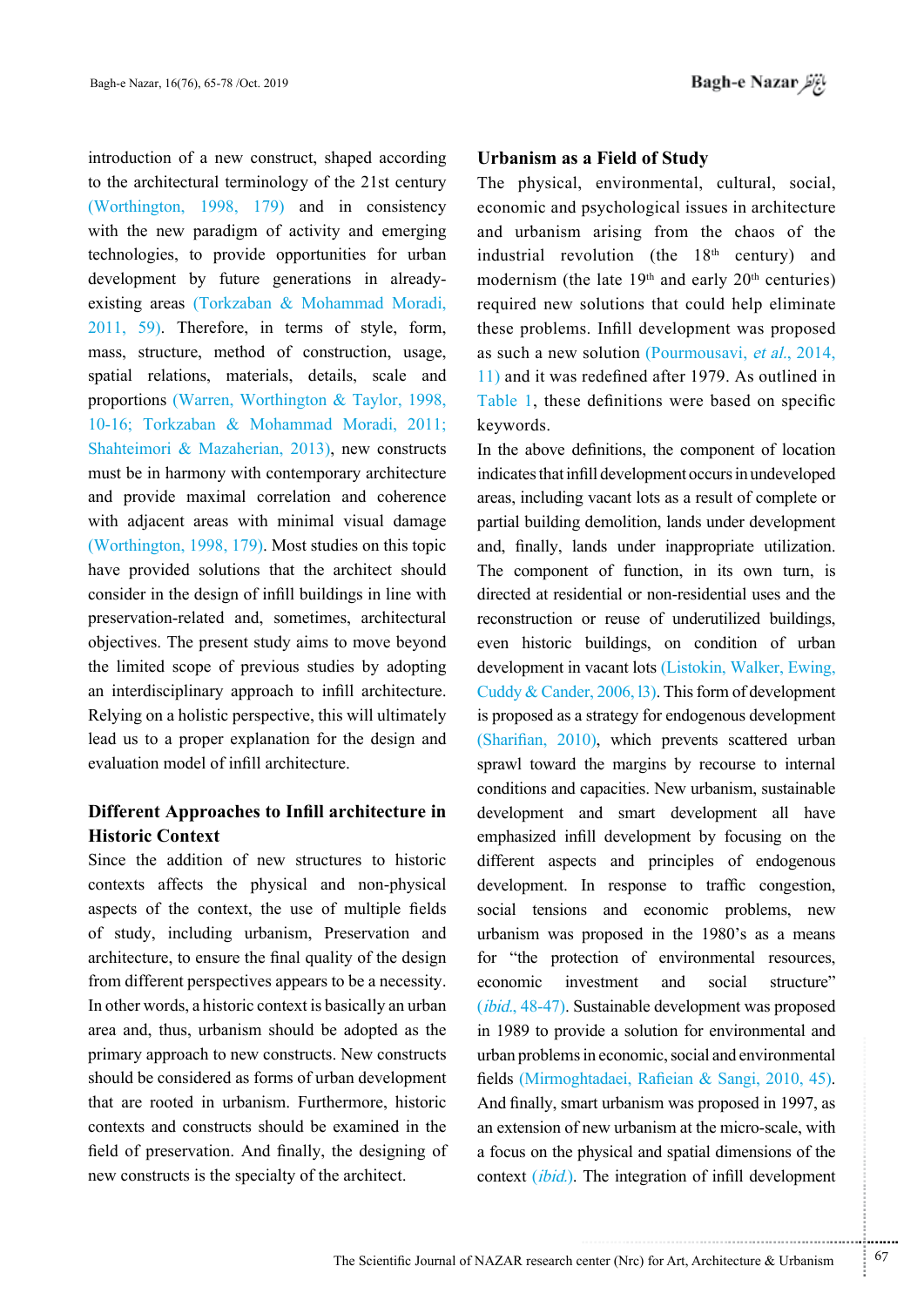| Researcher(s)/<br>Organization                       | Year | <b>Definition</b>                                                                                                                                                                                                                                                                                                                                                      |                                |
|------------------------------------------------------|------|------------------------------------------------------------------------------------------------------------------------------------------------------------------------------------------------------------------------------------------------------------------------------------------------------------------------------------------------------------------------|--------------------------------|
| Rehabilitation Engineering<br>Research Center (RERC) | 1982 | Infill development refers to development in lots that never saw development despite<br>and during continuous urban development.                                                                                                                                                                                                                                        | Location                       |
| Schultz & Kasen                                      | 1984 | Infill development refers to "residential or nonresidential development that occurs on<br>vacant sites scattered throughout the more intensely developed areas of municipalities."                                                                                                                                                                                     | Location:<br>function          |
| Falconer & Frank                                     | 1990 | Infill development refers to a form of urban development in abandoned, deserted,<br>unused plots in existing urban areas.                                                                                                                                                                                                                                              | Position                       |
| Rosner & Rosner                                      | 1996 | Infill development is "the housing construction, the process of developing open areas<br>within an established area before developing outside the established area".                                                                                                                                                                                                   | Location;<br>function          |
| Institute and Congress for<br>New Urbanism           | 2001 | "Infill development is the creative recycling of vacant or underutilized lands within<br>cities and suburbs". That often involves the redevelopment of buildings and sites and<br>the rebuilding of historic buildings for new uses.                                                                                                                                   | Location:<br>function;<br>form |
| Wheeler                                              | 2002 | "Infill development refers to construction of new housing, workplaces, shops, and other<br>facilities within existing urban or suburban areas. This development can be of several<br>different types: building on vacant lots; reuse of underutilized sites, such as parking lots<br>and old industrial sites; and rehabilitation or expansion of existing buildings." | Location;<br>function:<br>form |
| <b>Envision Utah</b>                                 | 2002 | "Unlike reuse, infill occurs on smaller tracts of vacant land in otherwise developed areas."                                                                                                                                                                                                                                                                           | Location                       |
| Davis                                                | 2004 | Infill is "development on vacant sites in urbanized areas and redevelopment of areas<br>contiguous to urban development where all services and facilities are projected to have<br>capacity to accommodate additional demand".                                                                                                                                         | Location                       |
| Moskowitz & Lindbloom                                | 2004 | "Infill is the development of new housing or other uses on scattered vacant sites in a<br>built-up area".                                                                                                                                                                                                                                                              | Location:<br>function          |
| McConnell & Wiley                                    | 2010 | Infill development is a response to irregular urban sprawl and has a significant impact<br>on urban density and form.                                                                                                                                                                                                                                                  | NA                             |
| Lehmann                                              | 2012 | Infill development is reuse and replacement of worn-out and underutilized buildings<br>and sites for new and better development                                                                                                                                                                                                                                        | Location                       |
| Glossary                                             | 2016 | Infill development is the simplest type of development or redevelopment of abandoned,<br>deserted or underutilized lands in the ongoing process of urban development.                                                                                                                                                                                                  | Location                       |

Table 1. Definitions of infill development. Source: authors, based on McConnell & Wiley, 2010; Lehmann, 2012; Listokin et al., 2006.

with sustainable development, smart urbanism and new urbanism under the term endogenous development caused infill development to also take account of environmental, cultural and social issues from an economic perspective in addition to completing the principles of infill development (Table 2).

#### **Preservation/Restoration as a Field of Study**

Infill architecture in historic contexts should also be considered in connection with preservation/restoration studies. This necessity arises from the outcomes of infill architecture as a method of intervention in historic contexts. To achieve a comprehensive view of this field's approach, we will summarize both groups of theorists and their manifestos:

# **Theorists**•

Viollet le Duc  $(1814–1879)$  is one of the first theorists to have commented on infill architecture in historic

buildings. He believed that it was unacceptable to use designs or even materials that were characteristic of an era or style other than that of the historic building (Habibi & Maghsoudi, 2015, 37). Ruskin (1818-1900) also deemed it unacceptable to add new sections because it would prevent the recognition of an ancient building as a historical document (Falamaki, 2007, 18). Boito  $(1836-1914)$ , however, proposed that a historic building can be rehabilitated and given new functions using new materials and styles, providing that its formal-stylistic features are preserved (Ablaghi, 2003, 85). Sitte (1843-1903) offered an intervention in which he established an appropriate connection between urban design and architecture (function, technology and aesthetics)  $(Siravo, 2011, 9)$ . Beltrami  $(1854-1933)$  accepted new constructions that restore historic contexts to their initial conditions  $(Falamaki, 2007, 23)$ .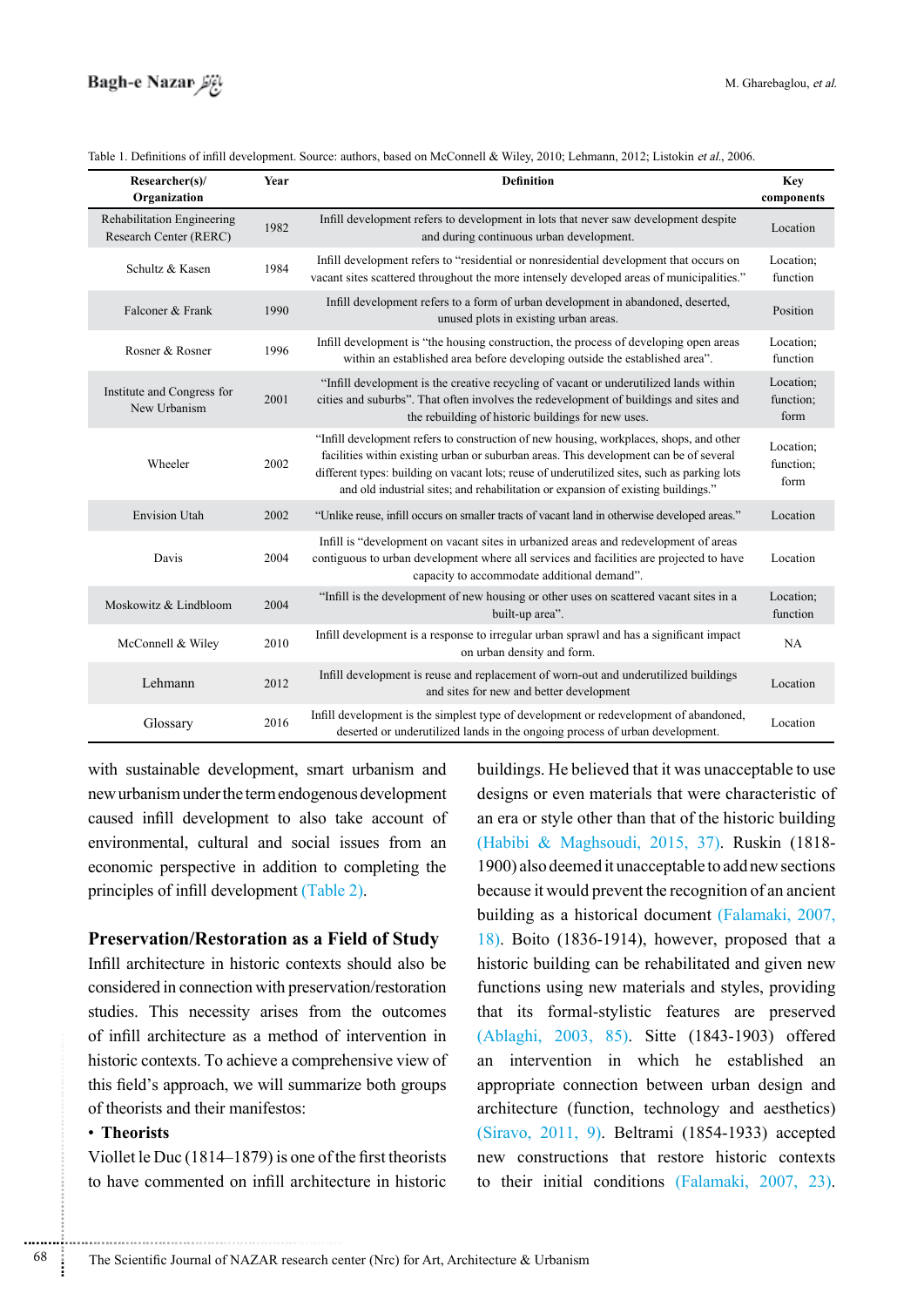| Table 2. The approach of urbanism to infill architecture in relevant theories. Source: authors. |  |
|-------------------------------------------------------------------------------------------------|--|
|-------------------------------------------------------------------------------------------------|--|

| <b>Theory</b>              | Year | Related principles and approaches                                                                                                                                                                                                                                                                                                                                                                                                                               | <b>Source</b>                                                               |
|----------------------------|------|-----------------------------------------------------------------------------------------------------------------------------------------------------------------------------------------------------------------------------------------------------------------------------------------------------------------------------------------------------------------------------------------------------------------------------------------------------------------|-----------------------------------------------------------------------------|
| Endogenous<br>development  | 1980 | The use of existing facilities available in and around the city for<br>development projects                                                                                                                                                                                                                                                                                                                                                                     | Mirmoghtadaei,<br>et al, 2010                                               |
| New urbanism               | 1980 | Creating the possibility of smart transportation; increasing density;<br>combined land use functions; pedestrian orientation; establishing<br>urban connectivity; quality architecture and urbanism; creating<br>neighborhood structures; focusing on sustainability;<br>and.<br>promoting quality of life.                                                                                                                                                     | Mohammad<br>Doust,<br>Khanizadeh &<br>Zilayi, 2017                          |
| Sustainable<br>development | 1989 | Protection of green spaces and agricultural fields; preventing<br>urban congestion and sprawl; resolving traffic congestion;<br>combined land use functions; prompting urban self-sufficiency;<br>paying attention to human needs, communication and urban<br>connectivity; giving priority to pedestrian and<br>bicycle<br>transportation; increasing the chances of selection; reducing<br>pollution; creating open urban spaces; and, achieving distinction. | Ghorbani &<br>Noshad, 2008;<br>Heidari, 2013                                |
| Smart<br>development       | 1997 | Compact development in contexts; combined land use functions<br>and providing public services; improving urban transportation and<br>communications; increasing popular engagement; increasing the<br>chances of selection; creating a sense of place; establishing open<br>urban spaces and agricultural fields; paying attention to natural<br>aesthetics; creating distinction; and, carry out frugal methods of<br>planning.                                | Rahmani &<br>Shams, 2014<br>Zanganeh<br>Shahraki &<br>Hemmatizadeh,<br>2015 |
|                            |      |                                                                                                                                                                                                                                                                                                                                                                                                                                                                 |                                                                             |
| <b>Dimensions</b>          |      | $C$ ritaria                                                                                                                                                                                                                                                                                                                                                                                                                                                     | $S_{\text{outrea}}$                                                         |

| <b>Dimensions</b>          | <b>Criteria</b>                                                                                                                                                                                                                                                                                                                                                                                                                                                                                                                                                                                    |                          |  |
|----------------------------|----------------------------------------------------------------------------------------------------------------------------------------------------------------------------------------------------------------------------------------------------------------------------------------------------------------------------------------------------------------------------------------------------------------------------------------------------------------------------------------------------------------------------------------------------------------------------------------------------|--------------------------|--|
| physical-<br>environmental | Providing transportation choices; reducing and removing public parking areas;<br>paying attention to the environment; creating urban design guidelines; rebuilding<br>already-existing houses                                                                                                                                                                                                                                                                                                                                                                                                      |                          |  |
| Functional                 | Using shared parking lots; identifying areas with an inherent potential for infill<br>development; creating a sense of safety with design elements; facilitating pedestrian<br>and vehicle access to urban blocks                                                                                                                                                                                                                                                                                                                                                                                  |                          |  |
| Socio-economic             | Involving the residents in all aspects; public declaration of the conditions of the<br>pieces; collecting various taxes; creating public and private engagement for the<br>provision of financial facilities; being informed about of existing political and<br>historical controversies; various dwellings in different sizes and prices; revitalizing<br>decaying societies; avoiding the displacement of residents during the<br>implementation of the project; consolidating and supporting local businesses and<br>nonprofit organizations; preserving the traditional image of neighborhoods | Pourmousavi et al., 2014 |  |

Giovanni (1837-1947) believed that adding a new structure to a historic context was permissible only if it used a neutral, symmetrical and simple style, rather than a contemporary style, in relation to the contiguous historic context. This theory is subject to much criticism and opposition today (Mazaherian & Shahteimori, 2012). Geddes (1854-

1932) believed that the continuity of architectural history should be observable at the city level (Habibi & Maghsoudi, 2015, 61). He suggested that design should be based on the entirety of the existing context rather than the fleeting currents of a specific period  $(Siravo, 2011, 9)$ . Le Corbusier  $(1888-1956)$  believed that the existence of several

.......... ....... ........ ........... ...... ....... ........ .......... ...........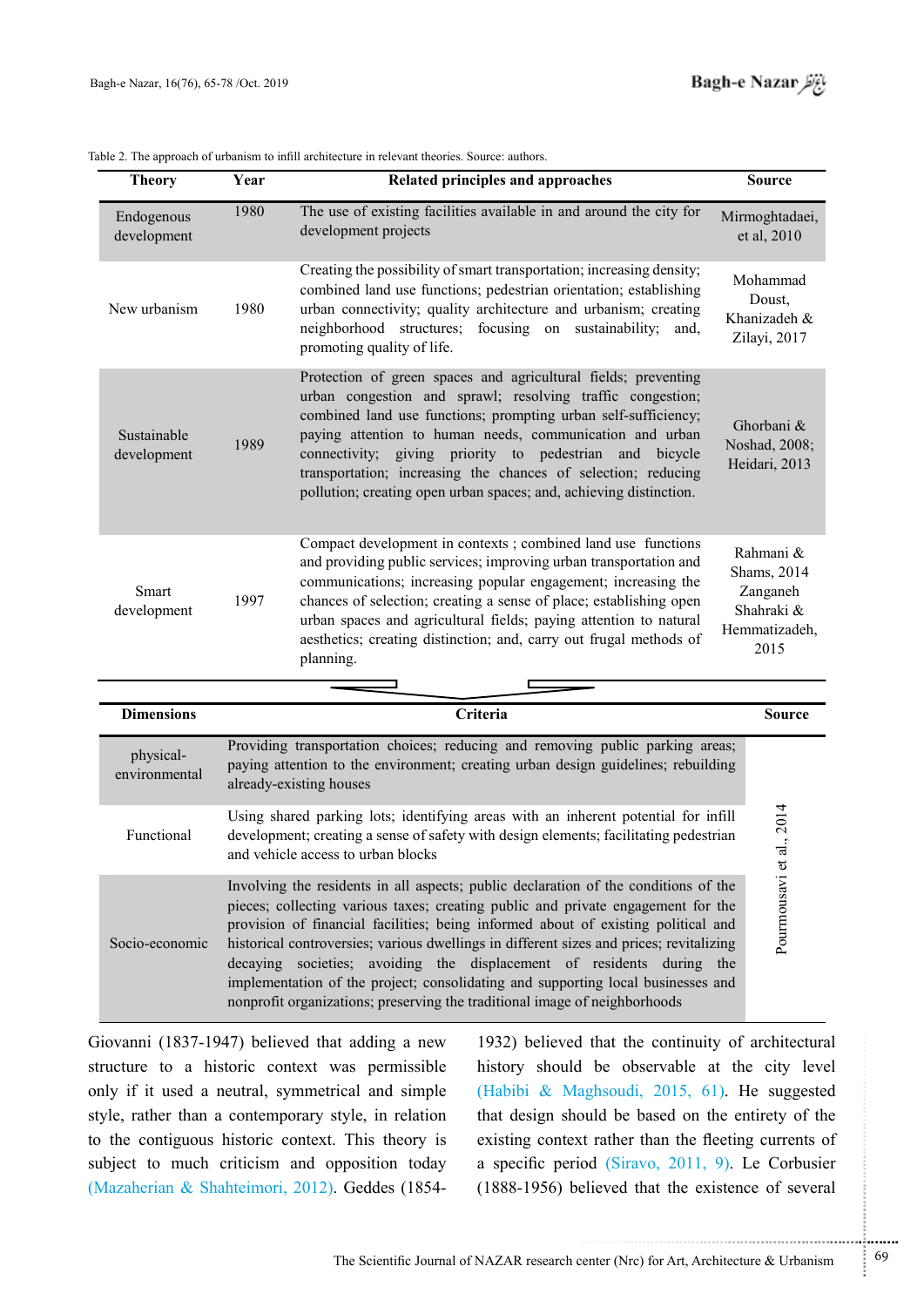|                              |                   |                    | Intervention method                           | <b>Infill architecture</b><br>approach |                                 |                          |                                                                                                                                                                        |
|------------------------------|-------------------|--------------------|-----------------------------------------------|----------------------------------------|---------------------------------|--------------------------|------------------------------------------------------------------------------------------------------------------------------------------------------------------------|
| Theorist                     | Birth-death range | Intervention area  |                                               | Rejected                               | Conditional <sup>1</sup>        | Acceptable               | Explanation                                                                                                                                                            |
| Eugène<br>Viollet-le-<br>Duc | 1814-1879         | Single<br>building | Improvement,<br>renovation,<br>reconstruction |                                        |                                 |                          | disrupting the authenticity of the historical<br>building and historic context by adding a<br>new structure                                                            |
| John Ruskin                  | 1818-1900         | Single<br>building | Improvement                                   |                                        |                                 |                          | preventing the recognition of a historic<br>context as a historical document                                                                                           |
| Camillo<br><b>Boito</b>      | 1836-1914         | City               | Revitalization                                |                                        | for determining the<br>approach | Inadequacy of the theory | Recommending the use of new styles and<br>materials                                                                                                                    |
| Camillo Sitte                | 1843-1903         | City               | Improvement &<br>renovation                   |                                        |                                 |                          | Integration of new and old building by<br>observing the basics of improvement                                                                                          |
| Luca<br>Beltrami             | 1854-1933         | Single<br>building | Reconstruction                                |                                        |                                 |                          | restoring context to the original conditions<br>by adding new structure                                                                                                |
| Gustavo<br>Giovanni          | 1837-1947         | City               | Improvement &<br>renovation                   |                                        |                                 |                          | Using the style of the historic context,<br>summarizing and neutralizing it for the<br>design of a new structure                                                       |
| Le Corbusier                 | 1887-1965         | City               | Reconstruction                                |                                        |                                 |                          | The destruction of historic contexts<br>and buildings and replacing them with<br>contemporary architecture; Preserving a<br>number of historically valuable buildings  |
| Lewis<br>Mumford             | 1895-1990         | City               | Improvement &<br>renovation                   |                                        |                                 |                          | Establishing links between the different<br>contexts of the city                                                                                                       |
| Patrick<br>Geddes            | 1854-1932         | City               | Improvement &<br>renovation                   |                                        |                                 |                          | Using contemporary styles and creating<br>continuity at the city level                                                                                                 |
| Leonardo<br>Benevolo         | 1933-2017         | City               | Reconstruction                                |                                        |                                 |                          | Adding new buildings to historic contexts<br>conditioned on the achievement of formal<br>distinction, functional difference and<br>balance between the new and the old |

iconic buildings would be sufficient in a city and that the rest of the historic buildings and contexts should be replaced by new ones. However, this method had never been considered in infill architecture as a method of intervention (Habibi & Maghsoudi, 2015,  $61$ ). Mumford (1895-1990) believed that the main point of infill architecture was the ability to establish links between the different elements of a city (Pakzad, 2007, 403). Benevolo (1933-2017) also advocated the addition of new buildings to historic contexts conditioned on the achievement of formal distinction, functional difference and balance between the new and the old. Later, these ideas had a very influential impact on the approach of the Preservation field toward infill architecture and the

formulation of relevant strategies. The summary of the contents is given in Table 3.

#### **• Manifestos and Charters**

The Athens Charter for the Restoration of Historic  $Monuments(1931) was a manifest of the International$ Congress of Modern Architects (CIAM) stipulating the avoidance of the styles used in past architecture (Habibi & Maghsoudi, 2015, 156). According to the Athens Charter (1933), acceptable new structures in historic environments are those built with respect to the surrounding structures and the volumes, colors and facades of adjacent structures. In addition, adding new structures requires a level of neutrality or inconspicuousness and the consideration of urban characteristics, landscapes and prospects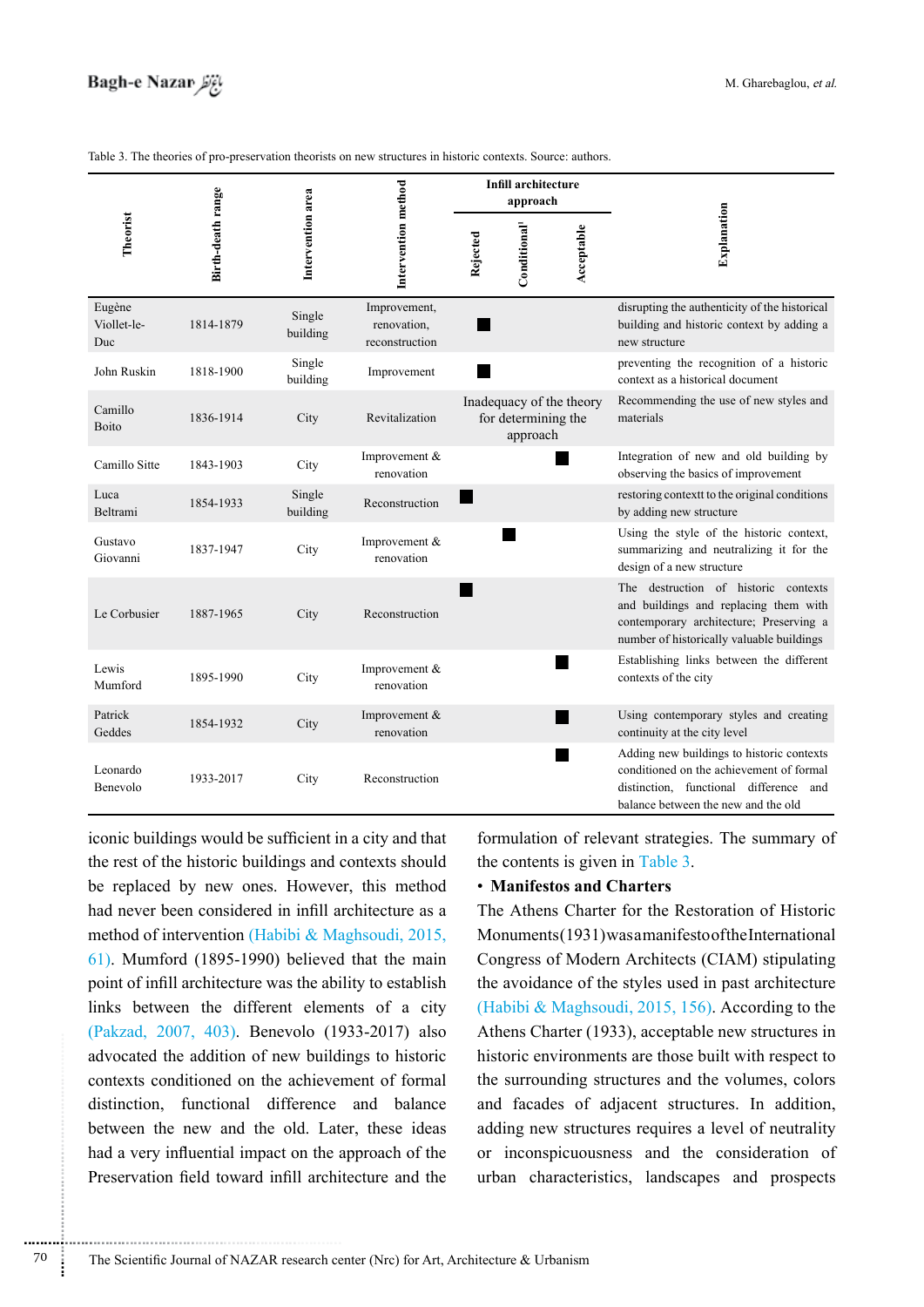(Masoud & Beygzadeh Shahraki, 2012, 70). The resolution of the Gobineau Conference (1960) described reconstruction as the most appropriate way of intervening in historic contexts. This charter emphasizes the necessity of meeting the contemporary needs of citizens and residents in historic contexts. In the Venice Charter (1964), the UNESCO cautiously accepted reconstruction or intervention in exceptional cases if it seeks to reflect a pattern of use or cultural practice that sustains cultural and historical values (Habibi  $\&$  Maghsoudi,  $2015$ ,  $157$ ). The resolution of the Paris Conference  $(1968)$  suggested that any intervention must be carried out in accordance with definite rules and regulations and monitored by the relevant organizations. The Rome Conference  $(1972)$  also called for attention to the structure and the framework of the city, along with attention to the originality and character of historic buildings and contexts in interventions. In addition, the Rothenburg Resolution (1975) suggested the use of innovative designs to enhance and strengthen historic contexts. The Vienna Memorandum on World Heritage and Contemporary Architecture (2005) and the Recommendation on the Historic Urban Landscape (2012) pointed to the need for adding new structures to historic contexts by sustaining the contextual values yet with a contemporary approach. In the Budapest Declaration (1972), the International Council on Monuments and Sites (ICOMOS) referred to the avoidance of imitation and of the reflection of historic styles in newly added structures in historic contexts. In addition, the Preservation Charter for the Historic Towns and Areas of the United States of America  $(1992)$  stipulated that new structures, despite the reflection of contemporary architecture, must be in harmony with the features of historic contexts. Furthermore, the International Cultural Tourism Charter (1999) proposed that the addition of new structures require paying more attention to design and construction methods and even to the use of local materials. Finally, the New Zealand Charter  $(2010)$  and the Madrid Conference  $(2011)$  proposed

the necessity of considering the context, sustaining coordination between new and old structures and avoiding incompatibility or the visual domination of the new structure. The summary of the contents is given in Table 4.

### **Architecture** as a field of study

The field of architecture should adopt a multidimensional and comprehensive perspective toward the subject. Among the tasks of an architect while working in historic contexts are: preserving historic contexts and buildings; contributing to the continuity and integrity of the city; revitalizing and restoring urban life to historic contexts; responding to changing cultural, social and aesthetic values and public expectations; and, introducing contemporary architecture as well as adding the historical layer associated with it to already-existing historical layers  $(Macdonald, 2011, 13)$ . Based on this multidimensional perspective, the field of architecture should pay special attention to the approaches adopted by the fields of urbanism and preservation in addition to architectural concepts and approaches. However, unlike the other two fields, architecture does not accommodate a consistent approach agreed upon unanimously by all the experts in this field. A study on different design patterns and styles clearly illustrates this instability. An exploration of various styles shows that there are three major orientations in infill architecture. With these three orientations toward infill architecture in historic contexts, it is possible to identify the objectives and achievements of each one

The first approach, that is, preservationism, as the name would suggest, is based on the preservation of historic contexts and the maintenance of historical continuity. New structures are designed in accordance with the historical aspect of the context, which is essentially not conducive to contemporary layers. Stylistic or historical similarity, decorative façade design and hiding or retaining the façade<sup>2</sup> are the main components of design in this approach (Ghadiri,  $2006$ ,  $20-34$ ). One the one hand, if these

.......... ....... ........ ........... ...... ....... ........ .......... ...........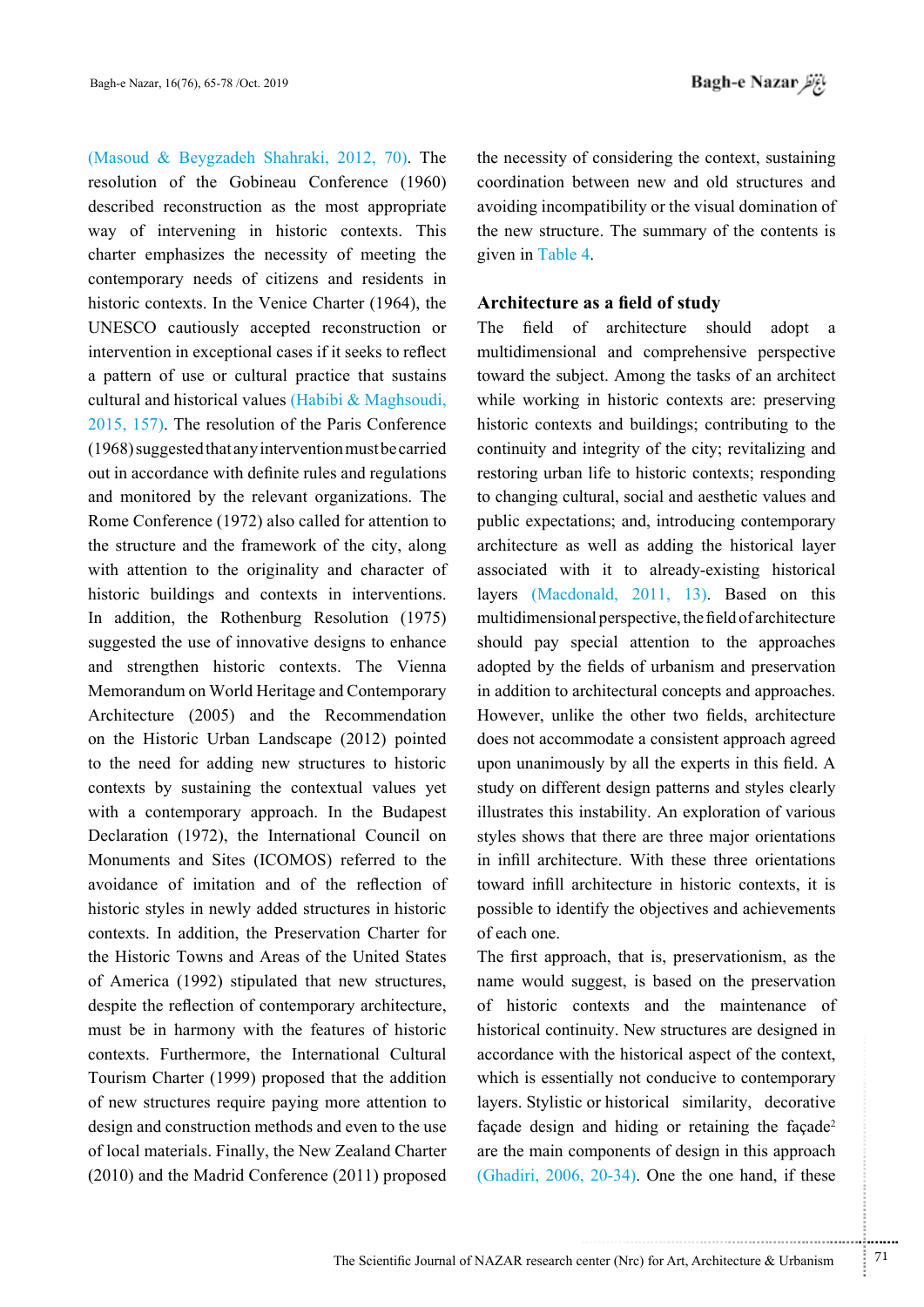**Infill** architecture **Executive institution<br>Charter/conference<br>Date**<br>**Date**<br>Intervention area **approach** Conditional **Conditional** Acceptable **Acceptable Explanation Rejected** The Athens Charter for The use of past styles in new buildings has unfavorable × Historicconsequences; a suggested use for such structures is to turn them the Restoration of Historic 1931 building Monuments into museums New structures should be designed in a contemporary, but neutral and **CIAM** The Athens Charter 1933 City explicit manner and in accordance with the contiguous historic context Inadequacy of the theory for Estimating the contemporary needs of the citizens of old cities, and The Gobineau Conference 1960 City determining the contemporization is essential. approach Building New structures should not alter the relations in the context (volume The Venice Charter 1964 and historic and color). Equilibrium of the components and their relation to the complexes environment are among the proposed principles New structures should be Controlled via the establishment of rules The Paris Conference 1968 City and preventing the demolition of historic neighborhoods due to infill architecture The authenticity and framework of the historic context Should **UNESCO UNESCO** The Rome Conference 1972 City be preserved and new structure Should avoid to damage to surrounding color and volume relations New developments should be conducted according to the character The Rothenberg 1975 City Resolution and visual quality of dominant buildings Recommendation New structures should be designed, if necessary, in a coherent concerning the and harmonious combination with a view to the protection of the Safeguarding and 1976 City integrity of the overall context; the components of this whole must Contemporary Role of be best connected to each other Historic Areas The Vienna Memorandum New structures should avoid a quasi-historical style and they on World Heritage 2005 City should have the ability to create cultural continuity through and Contemporary interventions Architecture The Recommendation Contemporary interventions must be conducted in harmony with on the Historic Urban 2012 City historic contexts Landscape This is closely tied to the concept of urban design; the criteria for The Budapest Declaration 1972 City any method of design are the validity and authenticity of historic .contexts The Preservation Charter COMOS **ICOMOS** New structures can be built in a contemporary style, but in harmony for the Historic Towns 1992 City with the surrounding environment in terms of appropriate scales, and Areas of the United spatial structures and connections. **States of America** Aesthetic, social, cultural, natural and environmental aspects are The International Cultural 1999 Place to be considered; the use of local materials, elements and styles in Tourism Charter new structures is preferable Single The complementary role of new structures in the original form or The New Zealand Charter 2010 building E context; avoiding inappropriate or incompatible contradictions in and city form, scale, mass, color and materials There is a complementary role of new additions and extensions; The Madrid Conference 2011 City new structure shouldn't be in competitions with the old; new structure should avoid the imitation of the context

Table 4. The approach of pro-preservation organizations toward new structures in historic contexts. Source: authors.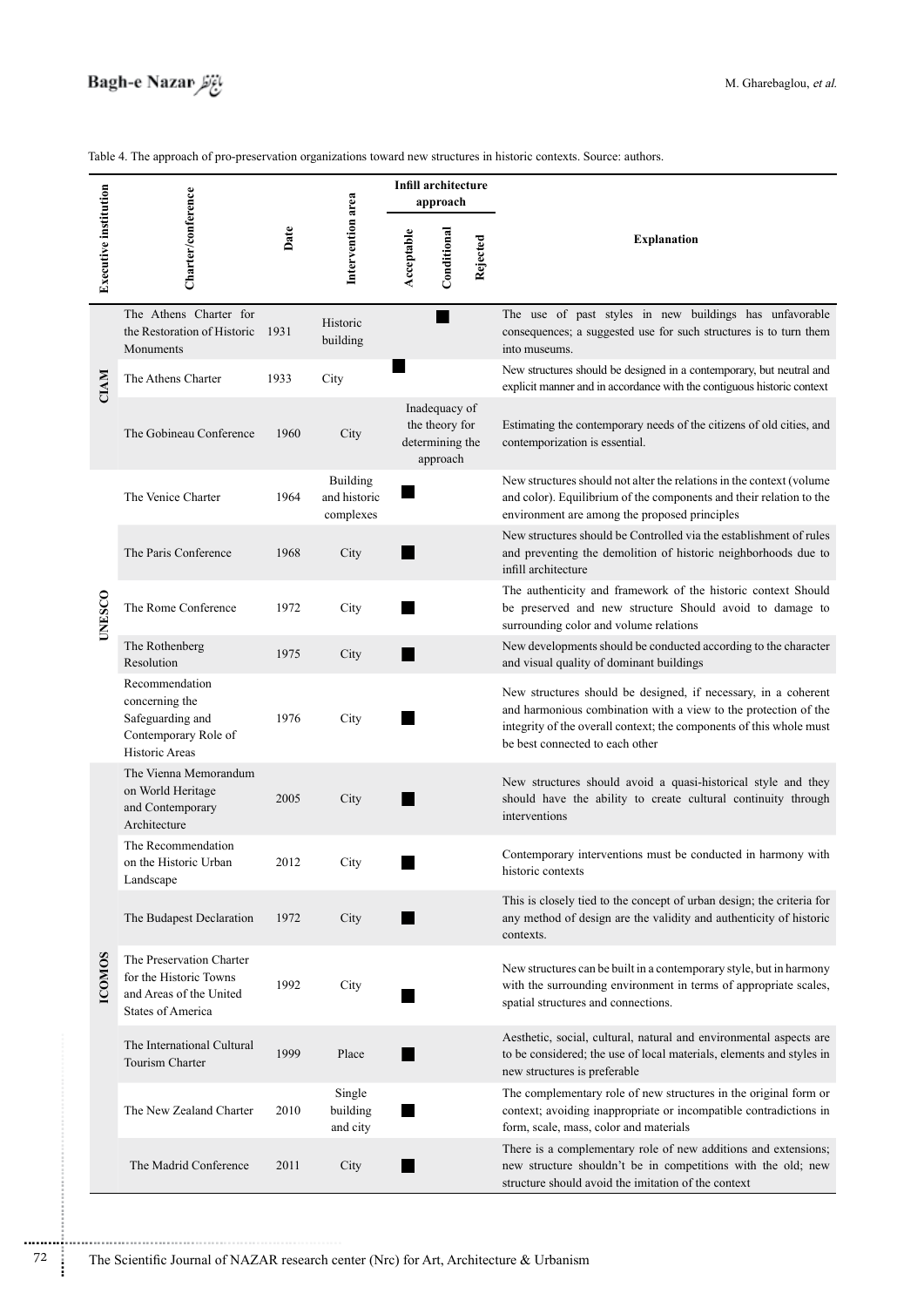techniques lead merely to an imitation of past architecture, the result will be in contradiction to preservation theories and resolutions. On the other hand, if the designer lacks the required experience, this approach will be the safest route to achieving acceptable results with minimal damage to the historic context.

The second approach, that is, contemporizationism, prioritizes the addition of contemporary buildings capable of expressing the values of contemporary humans. Therefore, the requirements of preservation and urbanism come only second to those of contemporization. Design styles in this approach usually lead to the avoidance or negation of the context and they often can be used to promote investment; turn the architectural work into an urban or even a global brand; attract tourists from around the world: help preserve the historic context; and, enrich the landscape of the city with the resulting visual diversity. In addition, the layers of contemporary architecture can be added to the historic context and contribute to its liveliness and dynamism  $(CABE, 2005, 5)$ . Contradiction and unsustainable architecture are the two main methods used by the designers in this approach (Ghadiri,  $2006, 43-67$ .

The third approach, that is, moderationism, gives equal importance to all the three approaches. With the help of neutral or zero-level architecture, implicit or reflexive architecture and the use of unifying lines  $(Ibid., 87-93)$ , this approach proposes that the addition of contemporary buildings to historic contexts be conducted in a way that it does not contradict familiar forms so as to draw the attention of urbanists and preservationists as well. The summary of the contents is given in Table 5.

# **The Interdisciplinary Model of Infill Architecture in Historic Context**

Although adding new structures to historic contexts originally arose from the field of urbanism, it should not be limited to this scope. Insofar as historic contexts are studied in the fields of urbanism, preservation and architecture, adding new structures to historic contexts should also be studied in an interactive framework involving all the three fields. In addition, urbanism, preservation and architecture are three related fields of study and that is exactly why any intervention in one of the three fields will inevitably affect the other two. Accordingly, infill architecture or the construction of new structures in historic contexts may be affected by all the three fields of urbanism, preservation and architecture just as all the three fields may be affected by the addition of new structures to historic contexts. Therefore, it is necessary to consider the interaction of urbanism, preservation and architecture in a comprehensive and reciprocal manner to capture not only the interdependence of the three fields but also the nature of designing and evaluating infill architecture in historic contexts because each of the fields need to be studied in connection and reconciliation with the other two  $(Fig. 1)$ .

# **Case Study: Mashruteh Complex in the Historic Bazaar Context of Tabriz**

Located on the west side of the Historic Bazaar Context of Tabriz, Mashruteh Complex is built on a land with commercial use, which used to be of commercial-residential use before the construction of the present-day infill building, and is made up of several commercial blocks and a parking lot. Mashruteh Complex is situated next to the Historic Bazaar Complex of Tabriz, which is one of the largest

Table 5. The approaches of infill architecture in the field of architecture. Source: authors.

| Architectural approach | Design style                                                                                         | Design principles                                                                              |  |
|------------------------|------------------------------------------------------------------------------------------------------|------------------------------------------------------------------------------------------------|--|
| Preservationism        | Stylistic similarity; decorative façade design; hiding<br>or retaining the façade                    | Preservation of historic contexts and the maintenance<br>of historical continuity              |  |
| Contemporizationism    | Contradiction; unsustainable architecture                                                            | The addition of contemporary buildings in accordance<br>with the values of contemporary humans |  |
| Moderationism          | Neutral or zero-level architecture; implicit or<br>reflexive architecture; the use of unifying lines | Equal attention to all the three approaches                                                    |  |

...........................................................

.......... ....... ........ ........... ...... ....... ........ .......... ...........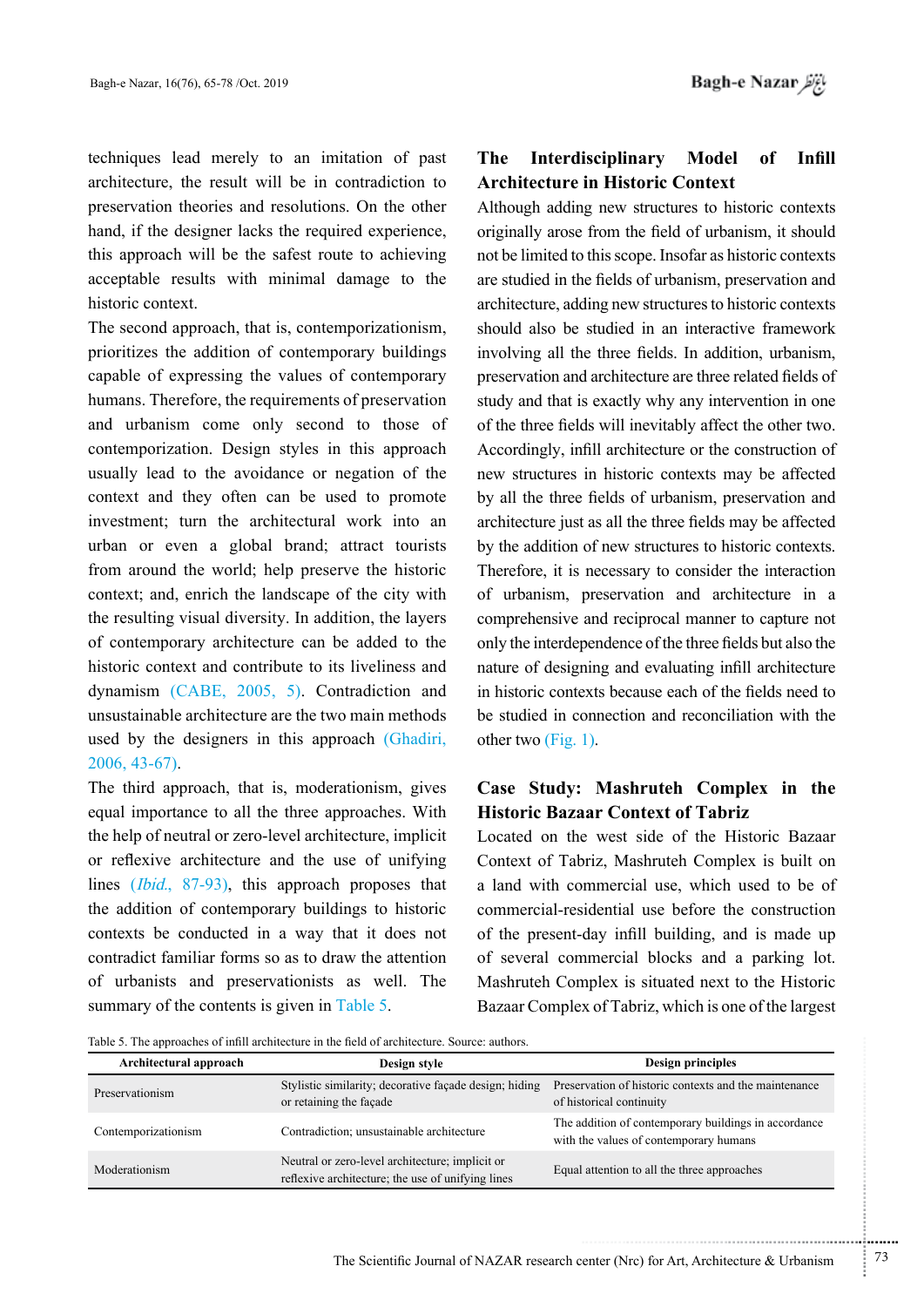

Fig. 1. Diagram of relations among urbanism, preservation and architecture in terms of infill architecture in historic contexts. Source: authors.

and most prosperous roofed commercial complexes in the world. It should also be noted that the Historic Bazaar Complex of Tabriz has played different roles in the formation of Tabriz (Behmaneshrad, 2010,  $189-190$ ) and has retained its formal continuity to date. The vast scope of the proposed design renders Mashruteh Complex into one of the most important cases of infill architecture in Tabriz  $(Fig. 2)$ .

### **Results**

Our analysis of Mashruteh Commercial Complex as based on Fig. 1 shows that this infill building is, in definition, associated with a reduced tendency for suburban development and a prioritized attention to preservation, pedestrian -and bicycle- oriented transportation systems, public transportation facilities, the human scale, the creation of distinctions and markings commensurate with the specific features of the region's architectural style, increased density and combined land use functions. All of these indicate that the project is focused on the various principles proposed in sustainable urban development, new urbanism and smart development. In addition, the goal of restoring the adjacent historic context is somehow related to architectural and urban restoration. Revitalizing the historic context helps create physical and non-physical connections across the past, the present and the future as



Fig. 2. The location of Mashruteh Commercial Complex in the Historic Bazaar Context of Tabriz. Source: www.whc.unesco.org

well as improve the quality of urban life. Furthermore, to create an appropriate combination of tradition and modernity and achieve a contemporary form of expression in the architectural design, the design of the infill building utilizes the motifs and materials used in the past; modern methods of construction used in contemporary architecture, including the use of concrete columns with embedded steel frames; and, defining use patterns that meet the needs of contemporary life, such as consumer electronics retailers. This makes it possible to more easily trace the historical continuity of the Bazaar Context of Tabriz at the same time as it helps retain a sense of compatibility between the historic context and the indices of infill architecture  $(Table 6)$ .

### **Discussion**

Although it would require a separate investigation to determine the success of the project in terms of design and implementation, Mashruteh Complex establishes some degree of connectivity and interaction as in accordance with the proposed research model. The advantages and disadvantages of this approach are summarized in Table 7. According to this table, the objectives of infill architecture include internal and efficient urban development, creating more consistency with the needs of contemporary citizens, preserving historic contexts and improving the quality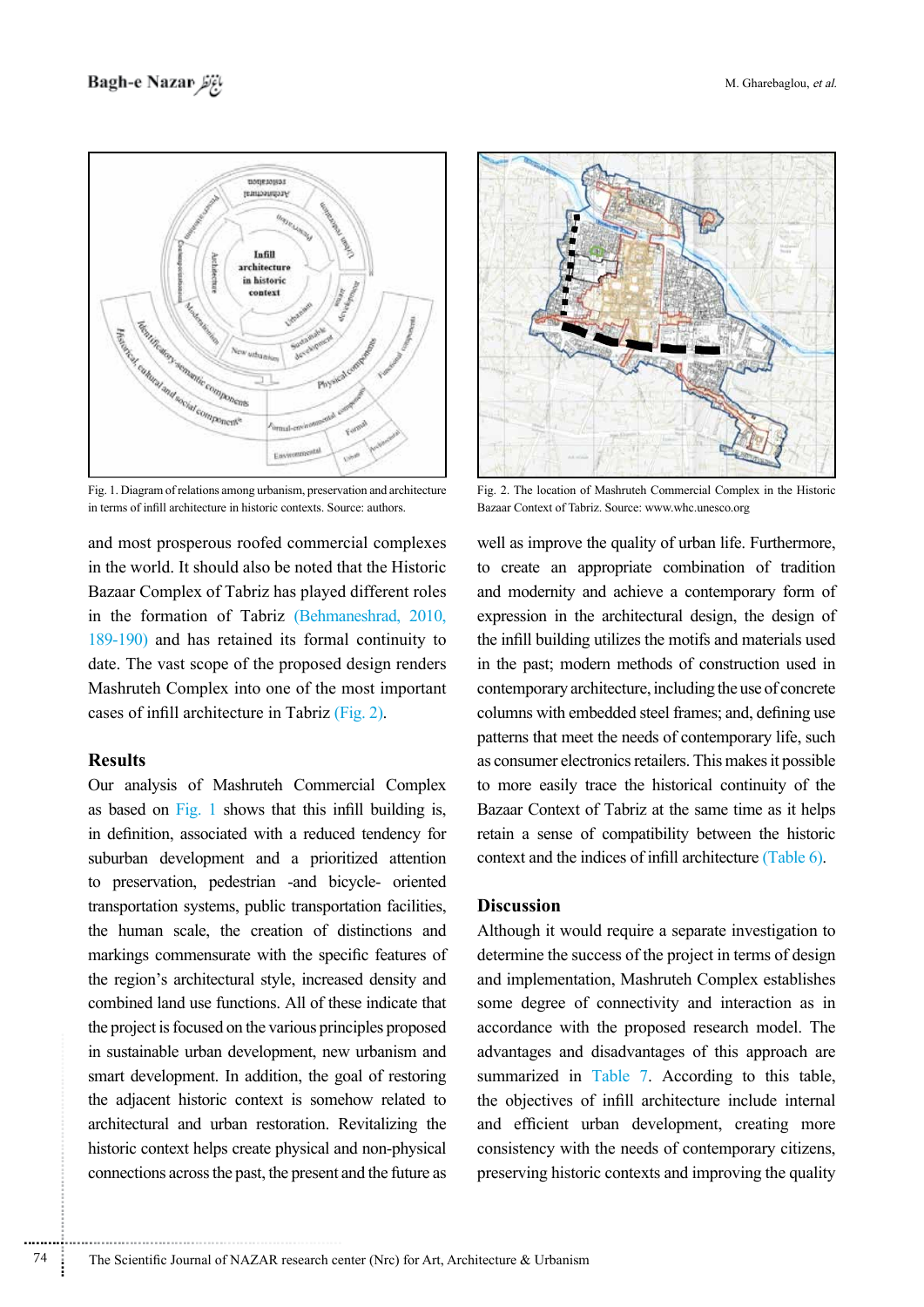

Table 6. The approaches of urbanism, architecture and preservation in relation to Mashruteh Complex. Source: authors.

|              |                                                                 | <b>Indices</b>                                                                                                                                                                                                                                                                                                                                                                                                                                                                          | Picture                                                                                                                                     | <b>Explanation</b>                                                                                                                                                                                                                          |
|--------------|-----------------------------------------------------------------|-----------------------------------------------------------------------------------------------------------------------------------------------------------------------------------------------------------------------------------------------------------------------------------------------------------------------------------------------------------------------------------------------------------------------------------------------------------------------------------------|---------------------------------------------------------------------------------------------------------------------------------------------|---------------------------------------------------------------------------------------------------------------------------------------------------------------------------------------------------------------------------------------------|
| Urbanism     | Smart Development<br>Sustainable<br>Development<br>New Urbanism | Combined land use functions;<br>increased density<br>Combined land use functions;<br>increased urban density; facilitating<br>urban communication; providing<br>transportation facilities; compatibility<br>with human needs; pedestrian<br>orientation; using vacant lands in<br>urban development.<br>Establishing transportation facilities;<br>combined land use functions; improving<br>the design quality of urban public<br>spaces; increased density; pedestrian<br>orientation | <b>Historic Bazaar</b><br>Mashruteh Complex<br>Religious use.<br>green space<br>Administrative use<br>lervice-provision use<br>Connectivity | Functional and<br>sanitary rehabilitation<br>with the help of urban<br>spatialization to<br>preserve the historic<br>nature of the Bazaar<br>Context of Tabriz;<br>urban spatialization<br>to improve the living<br>standards of the users. |
| Preservation | <b>Urban Restoration</b>                                        | Creating the right conditions<br>for improving living standards;<br>preservation and promotion of<br>urban identity; physical-functional<br>rehabilitation; socio-economic<br>rehabilitation; promoting sanitation<br>quality; establishing connections across<br>the past, the present and the future.                                                                                                                                                                                 |                                                                                                                                             | Improving the quality<br>of urban design<br>via spatialization;<br>preventing vehicles<br>from entering the<br>complex; pedestrian-<br>orientation                                                                                          |
|              | Architectural<br>Restoration                                    | Having an effect in the preservation<br>and restoration of the Shrine of<br>Imamzadeh Seyyed Jamal at the<br>northern side of the complex and<br>the Shrine of Ali Ibn Mujahid at the<br>western side of the complex                                                                                                                                                                                                                                                                    |                                                                                                                                             | Redefining the old<br>entrance of the<br>Historic Bazaar<br>Context of Tabriz;<br>establishing<br>connections across<br>the past, the present<br>and the future                                                                             |
| Architecture | Preservationism<br>Contemporizationism                          | NA<br>Using a contemporary form of<br>architectural expression based on the<br>features of Iranian architecture                                                                                                                                                                                                                                                                                                                                                                         |                                                                                                                                             | The use of rhythm; the<br>use of bricks (as the<br>most common materi-<br>als found in the His-<br>toric Bazaar Context<br>of Tabriz) in the con-<br>struction of Mashruteh<br>Commercial Complex;<br>the use of concrete and               |
|              | Moderationism                                                   | NA                                                                                                                                                                                                                                                                                                                                                                                                                                                                                      |                                                                                                                                             | stone structures in the<br>implementation of the<br>project; defining use<br>patterns in consistency<br>with contemporary<br>needs.                                                                                                         |

of urban areas through the creation of contemporary designs aimed at linking the past and the present.

This table clearly shows the interrelationship of the three fields in terms of the effects that each field exerts on the other two. In addition, based on the status of the infill building, the above table contains some strategies to address the weaknesses and threats relying on the existing strengths and opportunities.

.......... ....... ........ ........... ...... ....... ........ .......... ...........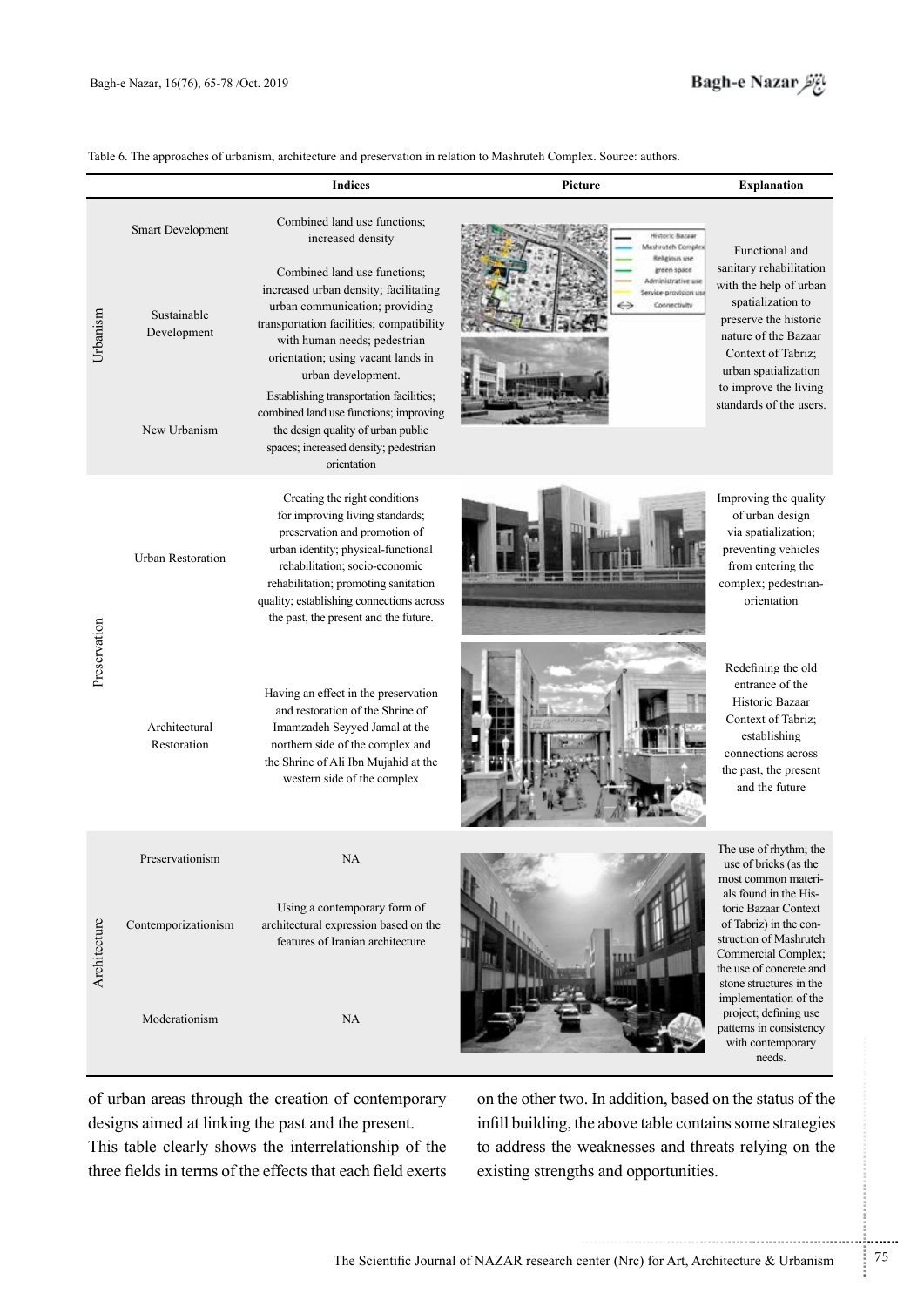Table 7. A SWOT analysis for Mashruteh Complex in the Historic Bazaar Context of Tabriz. Source: authors.

|                  | <b>TO</b> strategies                                                                                                                                                                                                                                                                                                                                                                                                                                                                                                                                                                                                                                                                                                                                          |                                                                                                                                                                                                                                                                                                                                                                                                                                                                                                        | <b>Internal factors</b>                                                                                                                                                                                                                                                                                                                                                                                                                                                    |
|------------------|---------------------------------------------------------------------------------------------------------------------------------------------------------------------------------------------------------------------------------------------------------------------------------------------------------------------------------------------------------------------------------------------------------------------------------------------------------------------------------------------------------------------------------------------------------------------------------------------------------------------------------------------------------------------------------------------------------------------------------------------------------------|--------------------------------------------------------------------------------------------------------------------------------------------------------------------------------------------------------------------------------------------------------------------------------------------------------------------------------------------------------------------------------------------------------------------------------------------------------------------------------------------------------|----------------------------------------------------------------------------------------------------------------------------------------------------------------------------------------------------------------------------------------------------------------------------------------------------------------------------------------------------------------------------------------------------------------------------------------------------------------------------|
|                  | Studying in depth and                                                                                                                                                                                                                                                                                                                                                                                                                                                                                                                                                                                                                                                                                                                                         | -O-Opportunities                                                                                                                                                                                                                                                                                                                                                                                                                                                                                       | -T- Threats                                                                                                                                                                                                                                                                                                                                                                                                                                                                |
| SW strategies    | narrowing down the<br>scope of studies to<br>historic contexts in all<br>the three fields;<br>identifying the needs,<br>opportunities and<br>threats; and, planning<br>accordingly<br>Project design<br>Under the supervision<br>of a team of specialists from<br>all the three fields; the mastery<br>of the architect over all the<br>three fields; and, focusing<br>further on infill architecture in<br>historic contexts                                                                                                                                                                                                                                                                                                                                 | Increased willingness to invest<br>in such projects; the necessity<br>of the region for defining new<br>land uses in accordance with<br>contemporary needs; the need<br>for increasing the quality of the<br>urban space and the historic<br>context considering that the<br>region is a tourist attraction; no<br>need for providing<br>infrastructure; the need for<br>planning for vacant lands in the<br>region; and, the need for<br>preserving the historic context<br>using more modern methods | Discontinuity in the historic<br>context; traffic congestion; air<br>and noise pollution; low-width<br>passages; opposition to this<br>method of intervention from a<br>group of experts and people;<br>lack of sufficient experience in<br>this method among Iranian<br>experts; the dangers associated<br>with brining heavy construction<br>equipment to the historic<br>context; and, the exhaustion of<br>the historic context due to<br>constructing a new structure |
|                  | -S-Strengths                                                                                                                                                                                                                                                                                                                                                                                                                                                                                                                                                                                                                                                                                                                                                  | <b>SO</b> strategies                                                                                                                                                                                                                                                                                                                                                                                                                                                                                   | <b>ST</b> strategies                                                                                                                                                                                                                                                                                                                                                                                                                                                       |
| Internal factors | Adding a contemporary layer to the already-<br>existing historical layers; preventing changes in<br>the cultural, social and economic aspects of the<br>historic context; contributing to the<br>preservation of adjacent historic buildings;<br>contributing to sustainable urban development;<br>taking advantage of existing potentialities to<br>improve the conditions and the quality of the<br>city in all the three fields; reducing the costs;<br>and, saving time and energy.                                                                                                                                                                                                                                                                       | Preservation and architecture;<br>the possibility of introducing<br>the project at the regional and<br>international levels; and,<br>drawing attention to the need<br>for improving the quality of the<br>city in the region                                                                                                                                                                                                                                                                           | Coordinating the public and the<br>specialists through making<br>culture; and; taking advantage<br>of experienced professionals in<br>design and construction<br>processes in this field                                                                                                                                                                                                                                                                                   |
|                  | -W-Weaknesses                                                                                                                                                                                                                                                                                                                                                                                                                                                                                                                                                                                                                                                                                                                                                 | <b>WO</b> strategies                                                                                                                                                                                                                                                                                                                                                                                                                                                                                   | WT strategies                                                                                                                                                                                                                                                                                                                                                                                                                                                              |
|                  | Discontinuity between the new structure and<br>the old context; increased traffic congestion<br>and associated problems in the transportation<br>system; incompatibility between the changes<br>and the historic context's granulation; the<br>reduced volume of urban green/open spaces;<br>the weakening of the physical role of the<br>Historic Bazaar Context alongside Mashruteh<br>Complex; the likelihood of increased<br>willingness on the part of business-owners to<br>work in the new complex; the possibility of<br>violating the limits of historic buildings; and,<br>creating a context for infill design through the<br>avoidance or negation of the context and the<br>resulting discontinuity between the historic<br>context and the city | Policy-making and making<br>culture for promoting<br>alternative/public transportation<br>methods; and, dedicating a<br>portion of investments to<br>studying the most appropriate<br>method of infill architecture in<br>relation to the historic context                                                                                                                                                                                                                                             | Defining infill projects with the<br>help of experienced teams;<br>designing in according with<br>preservationist methods and<br>international charters;<br>conducting design and<br>construction processes jointly<br>with specialists from all the<br>three fields; and, relying on<br>similar studies and past<br>experiences, especially the<br>projects implemented in Iran                                                                                           |

# **Conclusion**

............................................................

In relation to the quiddity of infill architecture in the context of an interdisciplinary framework, the findings show that, until now, each of the three fields of urbanism, architecture and preservation has approached infill development from its own perspective. Urban infill is derived from the theory of endogenous urban architecture in interaction with the principles of smart development, sustainable development and new urbanism. The result is an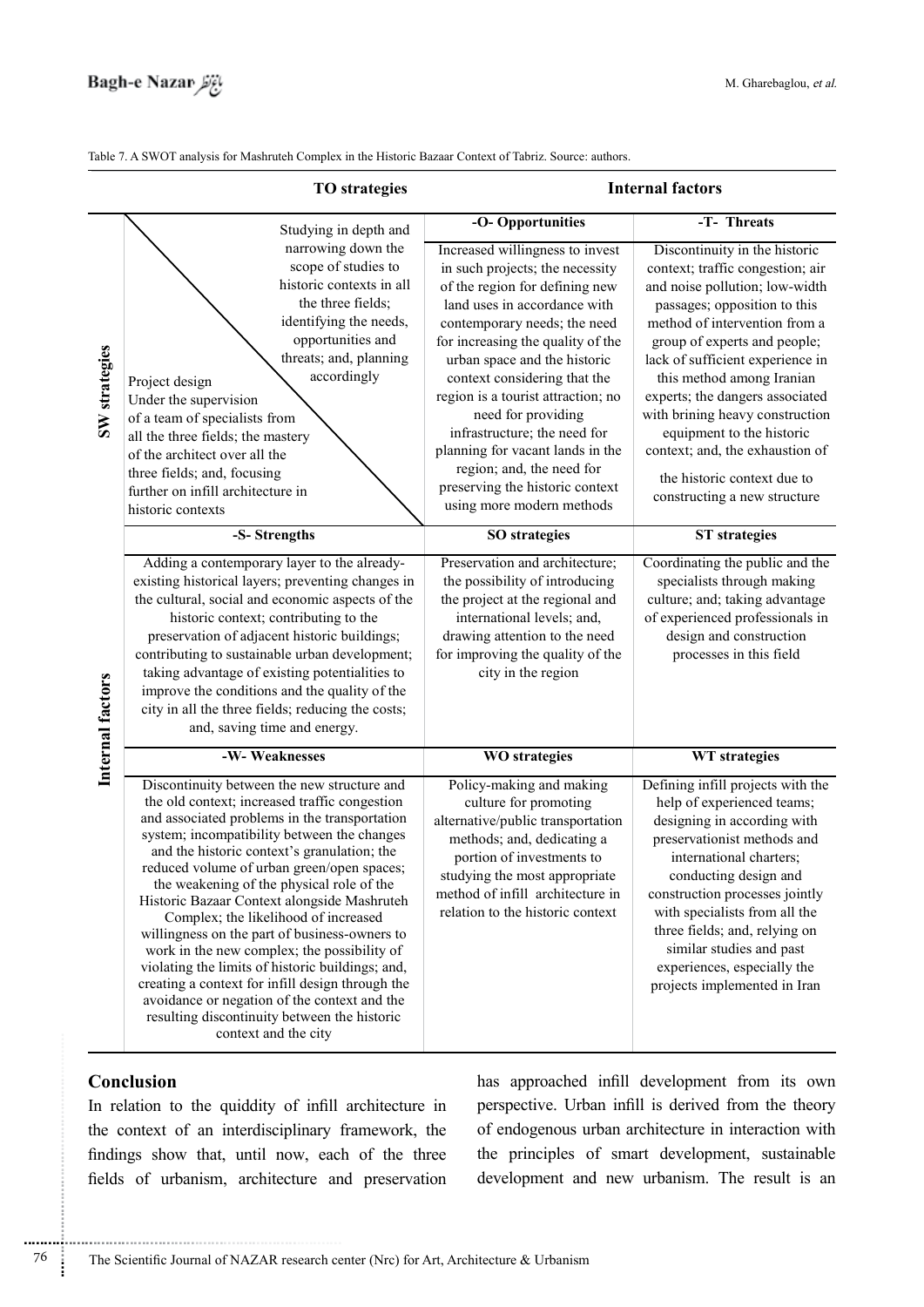approach with a universal perspective that aims to promote and improve the city as a whole. In the field of preservation, infill architecture must preserve and improve the quality of historic contexts and buildings based on the principles of urban and architectural restoration. The field of architecture, in addition to considering the goals of urbanism and preservation in the designing of new structures, is responsible for adding the contemporary structure and its respective layer. So, based on the priorities and policies, it proposes the approaches of contemporization, preservationism, and moderationism. What matters here are the reciprocal relationship and the constructive interactions that must be achieved among the three fields in the design process.

In the same line, our evaluation of infill architecture in the Historic Bazaar Context of Tabriz shows that Mashruteh Complex conforms to the principles of infill architecture proposed in the three fields of urbanism, urban restoration, and architecture. The contemporization approach to designing Mashruteh Complex requires a separate discussion in terms of quality and identity; however, it shows that urban planners and designers have considered the need for consistency between the historic context and contemporary functions and forms. Our interdisciplinary SWOT analysis for infill architecture also shows that Mashruteh Complex, despite the positive outcomes, including improved using conditions for the Historic Bazaar Context because of the addition of new parking lots and the creation of an appropriate context for attracting investment, has had negative consequences too. However, these disadvantages can be studied and eliminated using weakness-opportunity, opportunity-strength, strength-<br>threat axes (Table 7).

Finally, we can conclude that the approaches of each of the three fields toward Mashruteh Complex, as a case of infill architecture in the Historic Bazaar Context of Tabriz, changes depending on the context, needs, desires, priorities and policies. Also, future analyses that adopt an interdisciplinary approach toward infill architecture can help evaluate

the factors that are involved in the designing of new infill buildings and provide a good basis for workable solutions and future directions.

#### **Endnote**

1. If a suggested technique for adding new structures to historic contexts is based on the imitation of the context, it will not be considered as a case of infill architecture; but, if the newly added structure takes the form of minimal architecture or other design techniques that emphasize clarity and simplicity, it will be categorized as a case of infill architecture. 2. Imitating historic contexts or buildings would render any technique as

an invalid approach insofar as it would contradict the principles of the field of not only preservation but also architecture.

#### **Reference** list

• Ablaghi, A. (2003). The role of the restoration of historic buildings in the process of urban restoration and the experiences of the Civil and Urban Improvement Organization in this field. Haft Shahr, 1(12 & 13), 83-87.

• Behmaneshrad, J. (2010). Dar jostosou-ye hoviat-e shahr-e tabriz [In search of the identity of Tabriz city]. Tehran: Center for Studies in Urbanism and Architecture.

• CABE. (2005). Design coding: testing its use in England. London: Commission for Architecture and the Built Environment. • Falamaki, M. M. (2007). Revitalisation of historical manuments  $\&$  cities. Tehran: University of Tehran.

• Farris, J. T. (2001). The Barriers to Using Urban Infill Development to Achieve Smart Growth. Housing Policy Debate,  $12(1)$ , 1-30.

• Ghadiri, B. (2006). New constructions in historic context. Tehran: Iran cultural studies.

• Ghorbani, R. & Noshad, S. (2008). Smart Growth Strategy in Urban Development, Principles and Approaches. Geography and Development, 6(12), 163-180.

• Habibi, S. M. & Maghsoudi, M. (2015). *Urban renovation:* International definitions, theories, experiences, charters and declarations, urban methods and operations. Tehran: University of Tehran Press.

• Haughey, R. M. (2001). *Urban infill housing: Myth and fact.* Washington, D.C. Urban Land Institute.

• Heidari, J. (2013). Principles and Concepts of Sustainable Development and Sustainable Urban Development. Tehran: .Azarakhsh

• Lehmann, S. (2012). Sustainable Construction for Urban Infill Development Using Engineered Massive Wood Panel Systems. Sustainability, 4(12), 2707-2742.

• Listokin, D., Walker, C., Ewing, R., Cuddy, M. & Cander, A. (2006). Infill development Standards and Policy Guide. Retrieved from https://www.nj.gov/dca/divisions/codes/alerts/

.......... ....... ........ ........... ...... ....... ........ .......... ...........